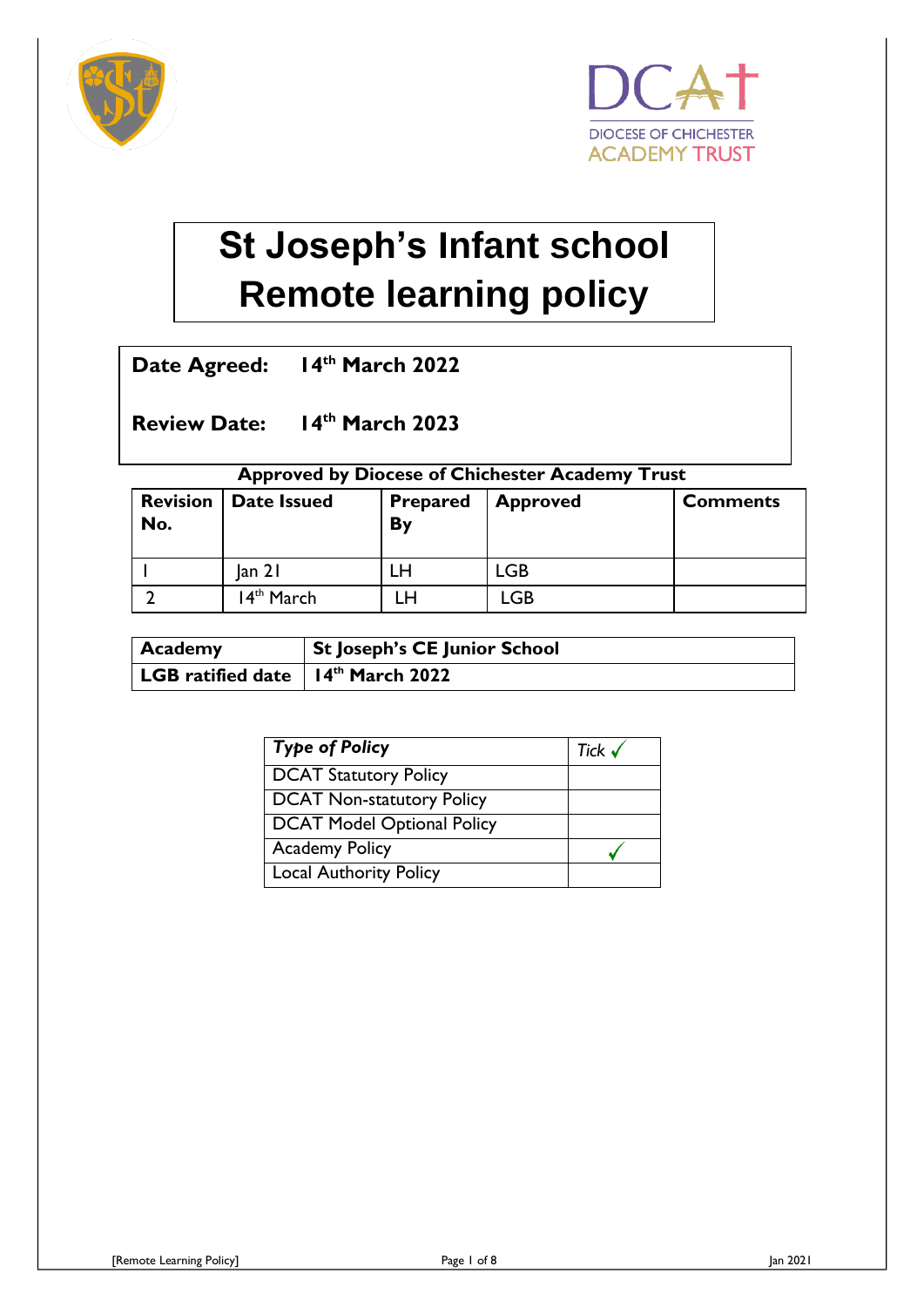



# **Contents**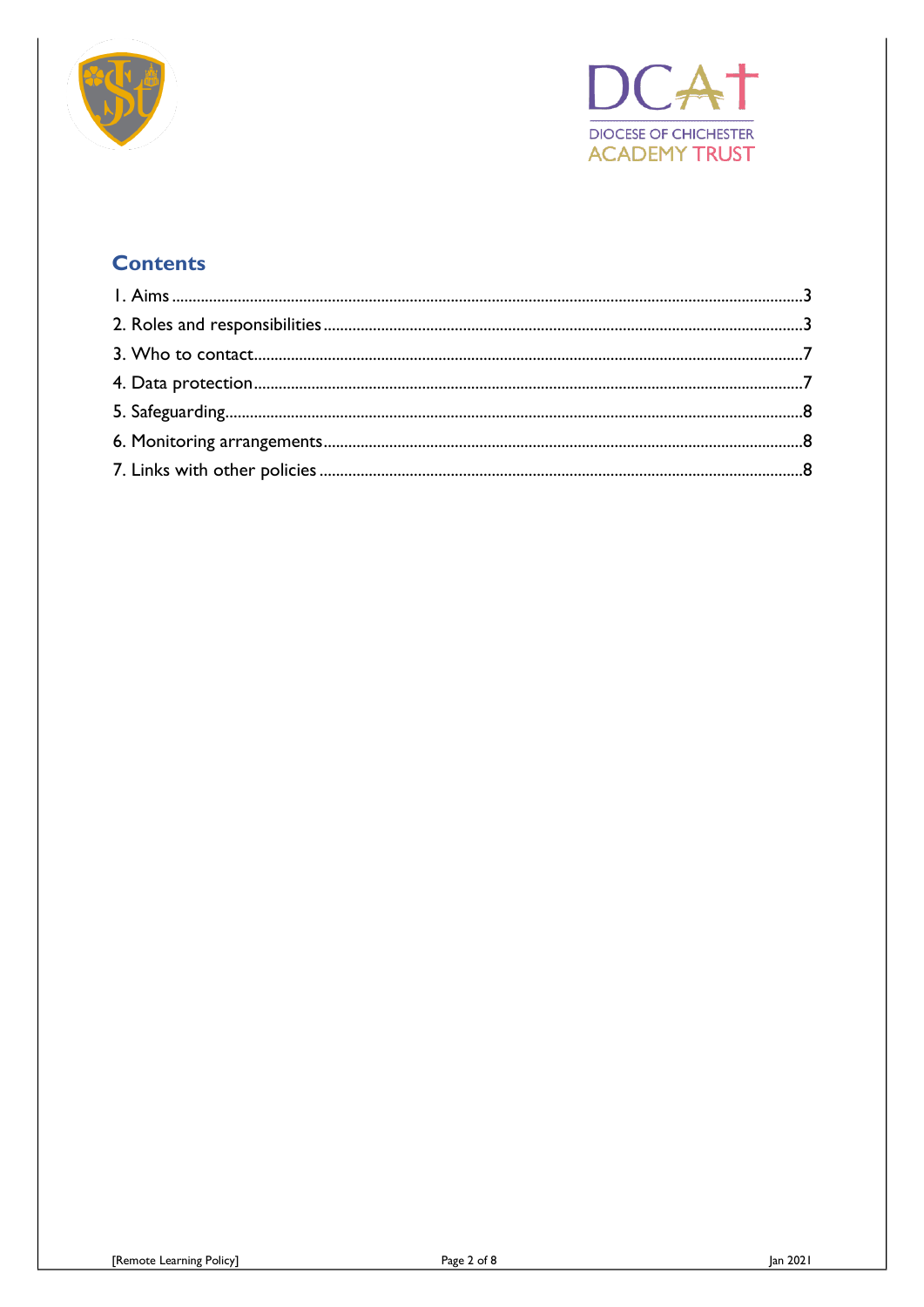



# <span id="page-2-0"></span>**1. Aims**

This remote learning policy for staff aims to:

- Ensure consistency in the approach to remote learning for pupils who aren't in school
- Set out expectations for all members of the school community with regards to remote learning
- Provide appropriate guidelines for data protection

#### <span id="page-2-1"></span>**2. Roles and responsibilities**

2.1 Teachers in the event of a bubble closure:

- Teachers must be available between 8.30am and 4pm.
- If they're unable to work for any reason during this time, for example due to sickness or caring for a dependent, they should report this using the normal procedures between 7am and 2.30pm on the designated absence number.

If it affects the completion of any work required ensure that arrangements have been made with year group teacher partners or SLT to ensure work is completed.

## **Teaching Staff will:**

Make best endeavours to support all pupils whether at home or school. However, their priority will be the majority group of children. For example, if more children are in school then the priority will be their learning and vice versa.

• In the event of a school closure and a majority of children remote learning from home, year 1 and year 2 teachers will set work for pupils through the Google Classroom platform • In the Early Years, share teaching and activities with their class via email and the school website

• In the event of a school closure have weekly catch-ups with pupils through invitation via, 'Zoom,' or 'Google meet'

• Have the option to record lessons through 'Loom for education,' (video messaging)

 Continue teaching in line with current, extensive planning that is already in place throughout the school;

- Keep in contact with parents and children via email.
- Usually reply to messages, set work and give feedback on activities during the normal teaching hours 9.00 am – 3.15pm

 Allow flexibility in the completion of activities, understanding that the circumstances leading to remote learning being instated will affect families in a number of ways;

 Take regular breaks away from the computer or iPad to engage in other professional duties as much as circumstances allow If teachers are unwell themselves we will make our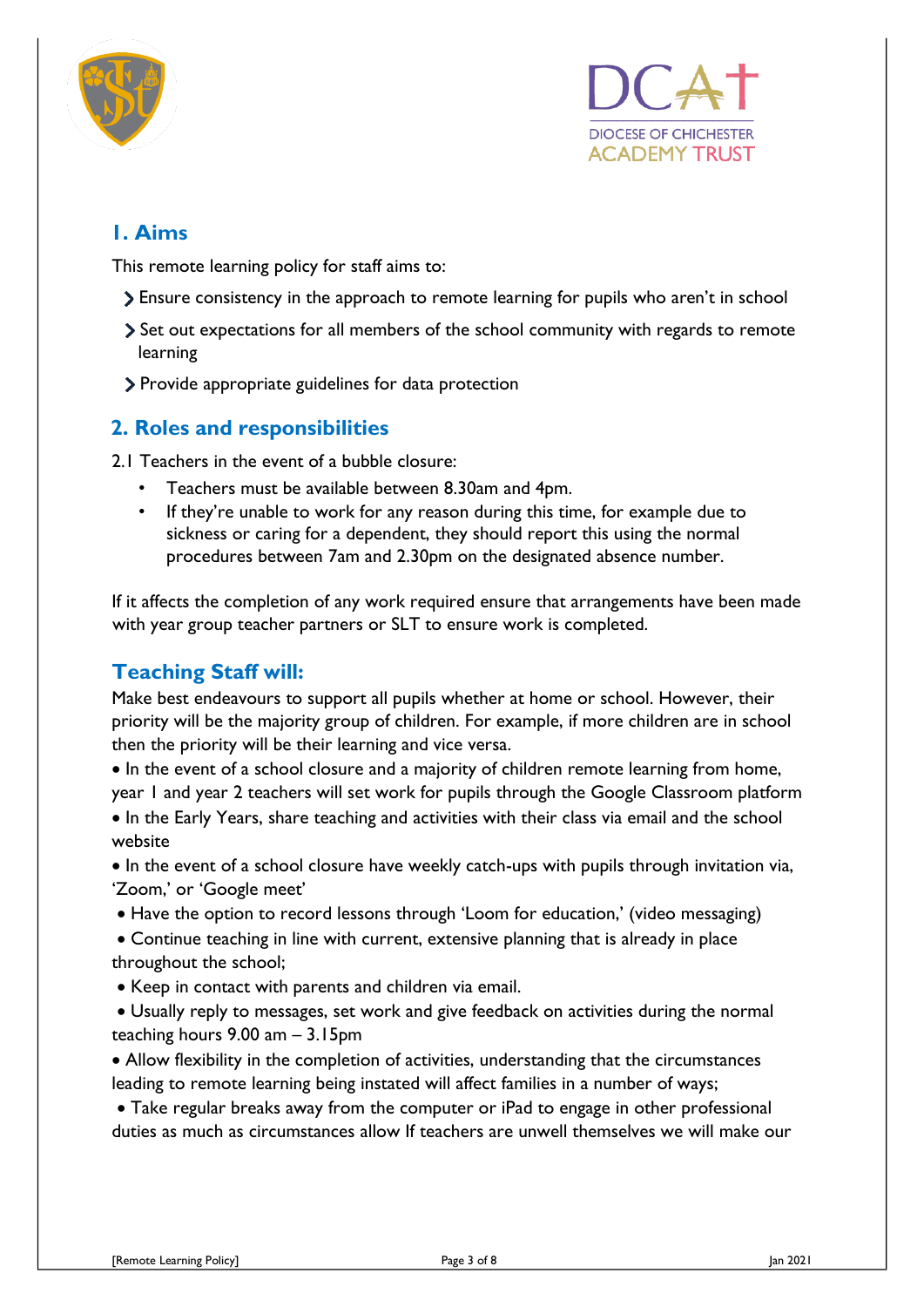



best endeavours to continue to set work activities. However, this may not be as regularly set or monitored. Emails may not be answered until the teacher is fit to work.

# **Children will**:

- Be assured that wellbeing is at the forefront of our thoughts and the need for children to take regular breaks, get fresh air, exercise and maintain a reasonable balance between online engagement and offline activities;
	- Work through the work set at their own pace with the support of an adult in the home environment.
	- Submit their work with their parents support.
	- Only access the material shared by their teacher and ask for parental permission to use technology for anything beyond that;
	- Read daily, either independently or with an adult;

 Consider using the school closure time to learn a new skill, follow their own interests to discover more about the world around them and be creative in different ways.

## **Keeping in touch with pupils and parents:**

- Via the private message function in Google Classroom
- Head teachers certificates to be given to children for excellent work
- Year group emails received from parents and pupils are to be checked between 9am and 4pm, Mon-Fri. Emails must be replied to within 48hrs. Only send replies between these times.
- Withheld numbers may be used as teachers can use their mobile phones from home.
- If pupils do not access their google account for 2 days a phone call should be made by the class teacher to the child's home using the pupils contact details from sims. Parents should be reminded that pupils should be accessing the work set. If the pupils continues to not engage the child name should be emailed to the HT. Safeguarding concerns should continue to be logged on to My Concerns
- Contact should be polite and encouraging. Teachers must adhere to the email policy and not give out any personal details.

#### **Attending virtual meetings with staff, parents and pupils:**

- Bubble isolation groups are expected to attend a number of virtual meetings daily-x2 registrations and a variety of live lessons/introductions.
- Locations (e.g. avoid areas with background noise, nothing inappropriate in the background)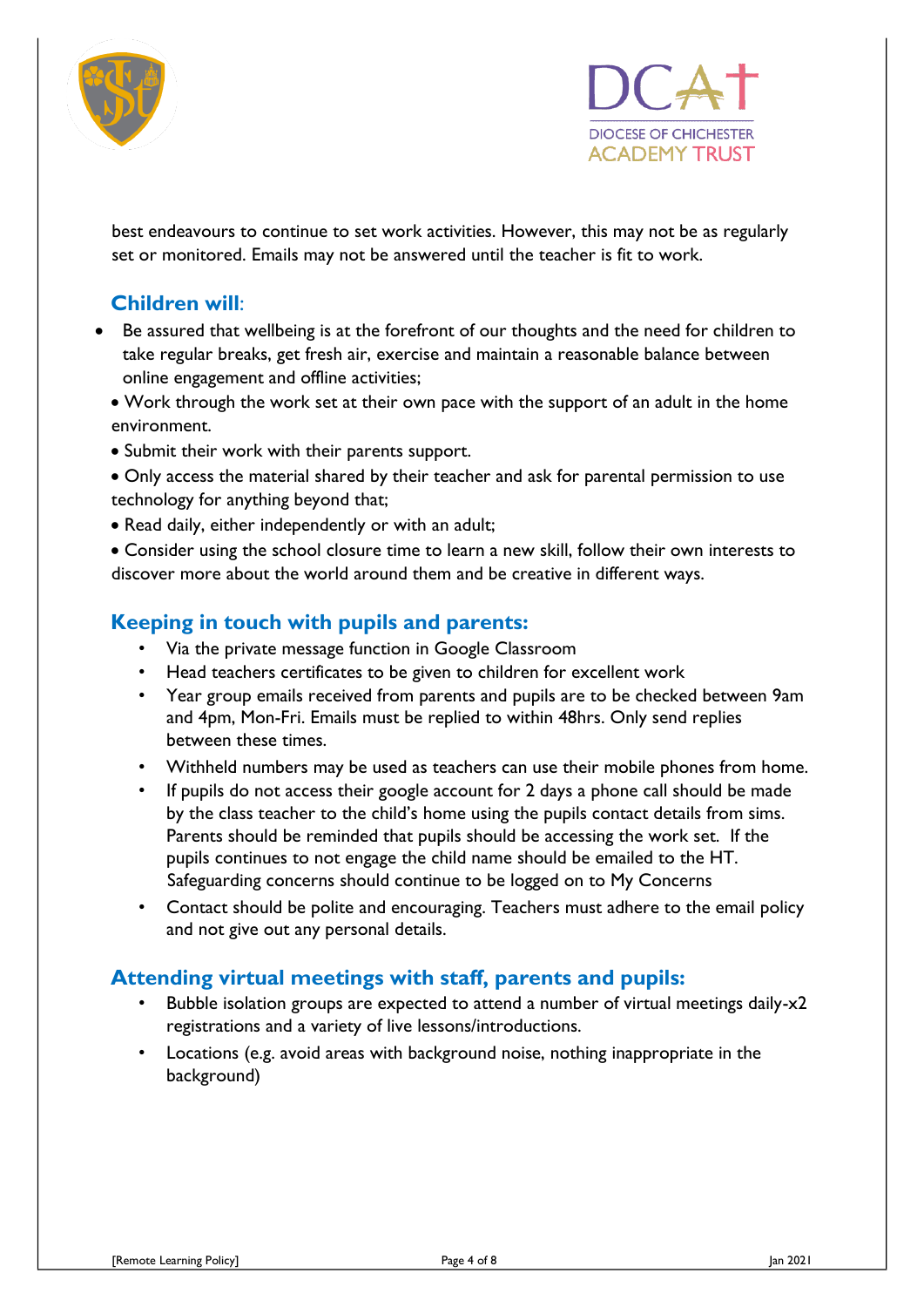



# **2.1a In the event of individual pupil self-isolation Weekly**

- Home learning to be set via Google Classroom for all individual pupils who find themselves in isolation
- Children in isolation are tracked daily and work is allocated as soon as possible once a child has been identified as self-isolating. Daily lessons span across the curriculum, lessons are closely matched to the curriculum delivered in school.
- Work is tailored to each pupil.

# **2.2 Teaching assistants**

Teaching assistants must be available between their normal working hours

During this time, if a whole bubble is closed that they are working in, they are expected to check work emails and be available when called upon to support the children with their learning remotely. If they're unable to work for any reason during this time, for example due to sickness or caring for a dependent, they should report this using the normal absence procedure.

Teaching assistants are responsible for:

Supporting pupils with learning remotely:

- When requested by the SENCO or class teacher
- Attending virtual meetings with teachers, parents and pupils.
- Locations (e.g. avoid areas with background noise, nothing inappropriate in the background)
- Support Keyworker and vulnerable children in class if a National Lockdown is in place and these are the only children to attend.

# **2.3 Subject leads**

Alongside their teaching responsibilities, subject leads are responsible for:

Considering whether any aspects of the subject curriculum need to change to accommodate remote learning

Supporting teachers with setting relevant work for subjects in their Google classroom (years 1 and 2)

Alerting teachers to resources they can use to teach their subject remotely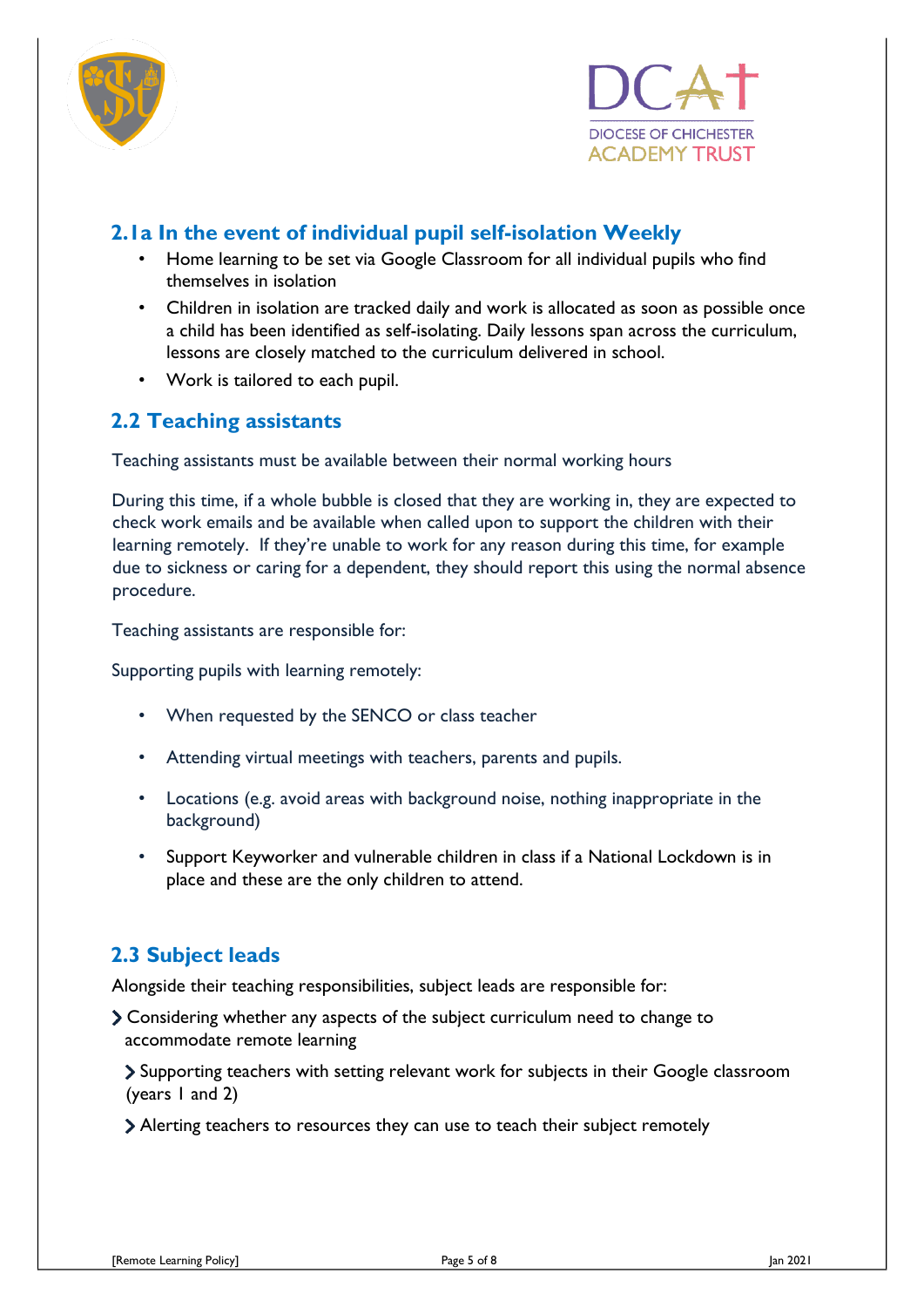



# **2.4 Designated safeguarding lead**

The DSL is responsible for:

- Maintaining contact, collating, passing on information and responding to any concerns.
- Recording this on My Concern
- Informing DCAT safeguarding lead of any concerns relating to Child Protection issues.

See the COVID-19 amendments to the Child Protection Policy

## **2.5 IT staff**

IT Lead and JSPC staff are responsible for:

- Fixing issues with systems used to set and collect work
- Helping staff and parents with any technical issues they're experiencing
- Reviewing the security of remote learning systems and flagging any data protection breaches to the data protection officer
- Assisting pupils and parents with accessing the internet or devices

# **2.7 Pupils and parents**

Staff can expect pupils to:

- Be contactable during the hours of the school day  $9am 3.00pm-$ although they may not always be in front of a device the entire time.
- Seek help if they need it, from teachers or teaching assistants
- Alert teachers if they're not able to complete work Staff can expect parents to:
- Seek help from the school if they need it–staff should refer parents to the Home Learning section on our website and other useful links for learning.
- Be respectful when making any complaints or concerns known to staff
- Make the school aware if their child is sick or otherwise cannot complete the work.

## **2.8 Governing board**

The School LGB:

- Monitoring the school's approach to providing remote learning to ensure education remains as high quality as possible
- Ensuring that staff are certain that remote learning systems are appropriately secure, for both data protection and safeguarding reasons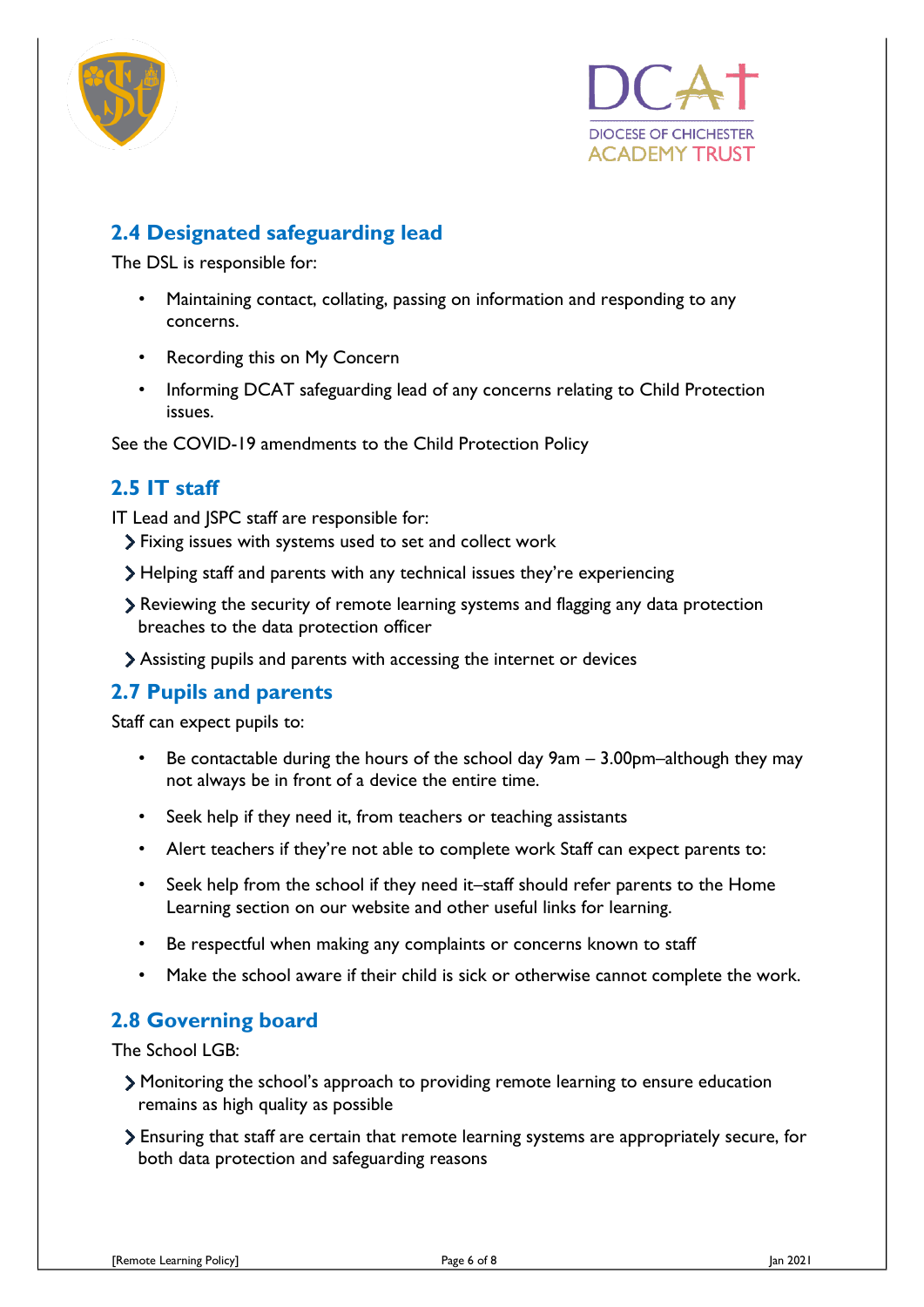



# <span id="page-6-0"></span>**3. Who to contact**

If staff have any questions or concerns about remote learning, they should contact the following individuals:

- Issues in setting work talk to the relevant subject lead or SENCO
- $\triangleright$  Issues with behaviour talk to the Head Teacher
- $\blacktriangleright$  Issues with IT talk to IT lead and JSPC
- $\triangleright$  Issues with their own workload or wellbeing talk to the Head Teacher
	- Concerns about data protection talk to the data protection officer/Bursar
	- Concerns about safeguarding talk to the DSL's LH, LT, SK

# <span id="page-6-1"></span>**4. Data protection**

#### **4.1 Accessing personal data**

When accessing personal data for remote learning purposes, all staff members will:

- Teachers are able to access parent contact details via SIMS using a secure password. Do not share any details with third parties and ensure SIMS is logged off.
- SLT have the ability to locate personal details of families when required through securely accessing SIMS.
- SLT are not to share their access permissions with other members of staff.
- School laptops and iPads are the school's preferred devices to be used when accessing any personal information on pupils

#### **4.2 Processing personal data**

Staff members may need to collect and/or share personal data such as email addresses or phone numbers, individuals won't need to give permission for this to happen.

However, staff are reminded to collect and/or share as little personal data as possible online.

#### **4.3 Keeping devices secure**

All staff members will take appropriate steps to ensure their devices remain secure. This includes, but is not limited to: